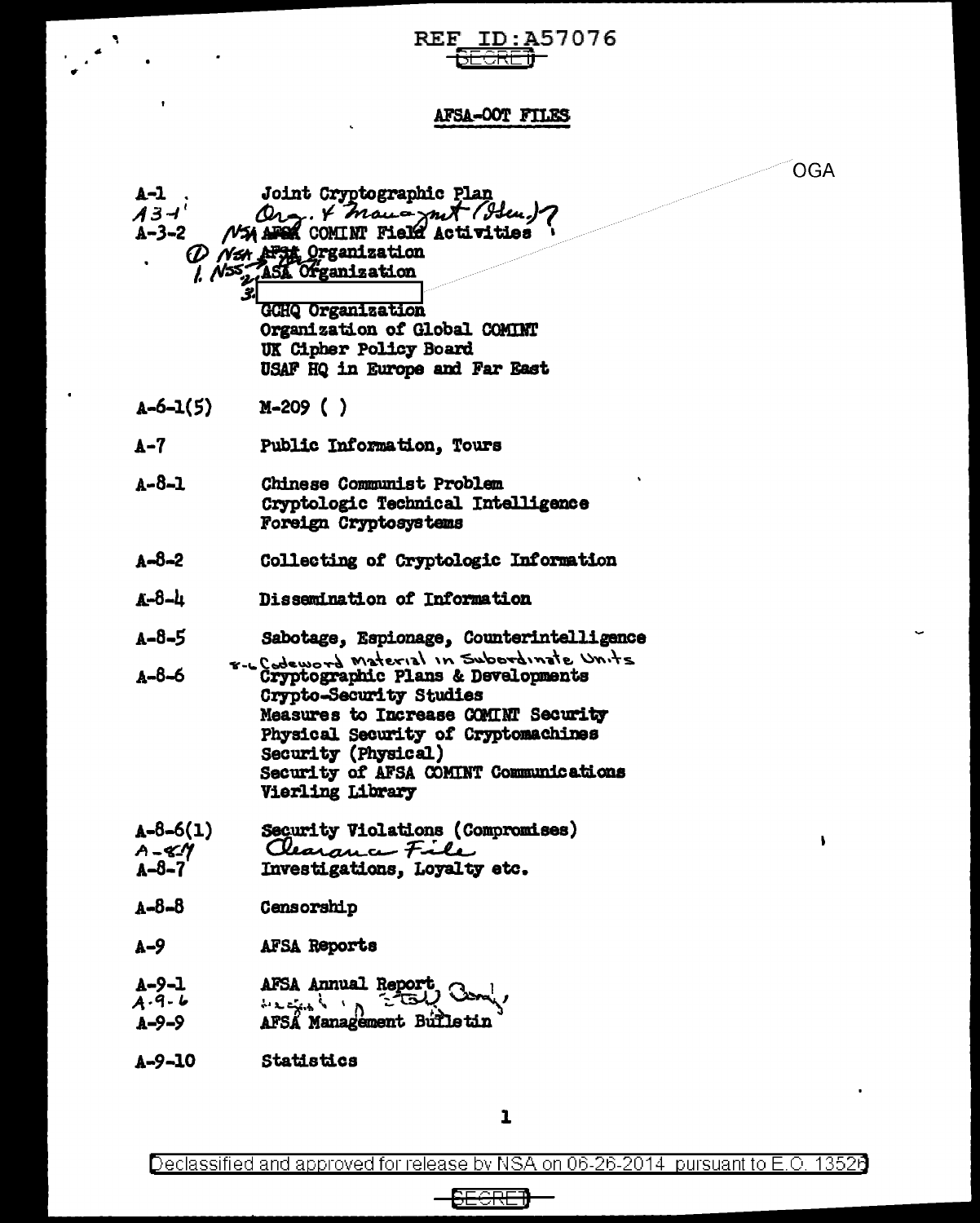**REF ID: A57076** 

<del>\E⊖RF</del>7

## **AFSA-OOT FILES** (Continued)

- $A 10 1$ Publications
- $A 10 3$ Cryptologic Nomenclature
- $A 11 1$ AFSA-02 Projects AFSA-03 Sub-projects **IBM Tape Processing Machines** Mechanical Translation Project **NOMAD** R&D Projects (British) R&D Projects (Commercial)<br>R&D Projects (General) R&D Security Equipment Russian Word-Count Study
- $A-12$ Atheneum-Stiftung Cryptologic History (Foreign) Cryptologic History (US)

Wayne University

 $A - 13 - 1$ 

Inventions, Patents (Foreign) Inventions, Patents (General) M-209 Contract, Papers relating to UK RM 26/32 Scrambler

 $A - 13 - 2$ Crypto-equipment Plan Proposed Cryptosystems **OGA** A-14-5  $A - 14 - 5(1)$ 

> **NATO SHAPE**

 $A-16$ 

 $A - 11 - 7$ **CANUSA Agreement** COMINT Collaboration with Foreign Governments Non-Communications Signal Surveillance Activities

 $EO 3.3(h)(2)$ PL 86-36/50 USC 3605